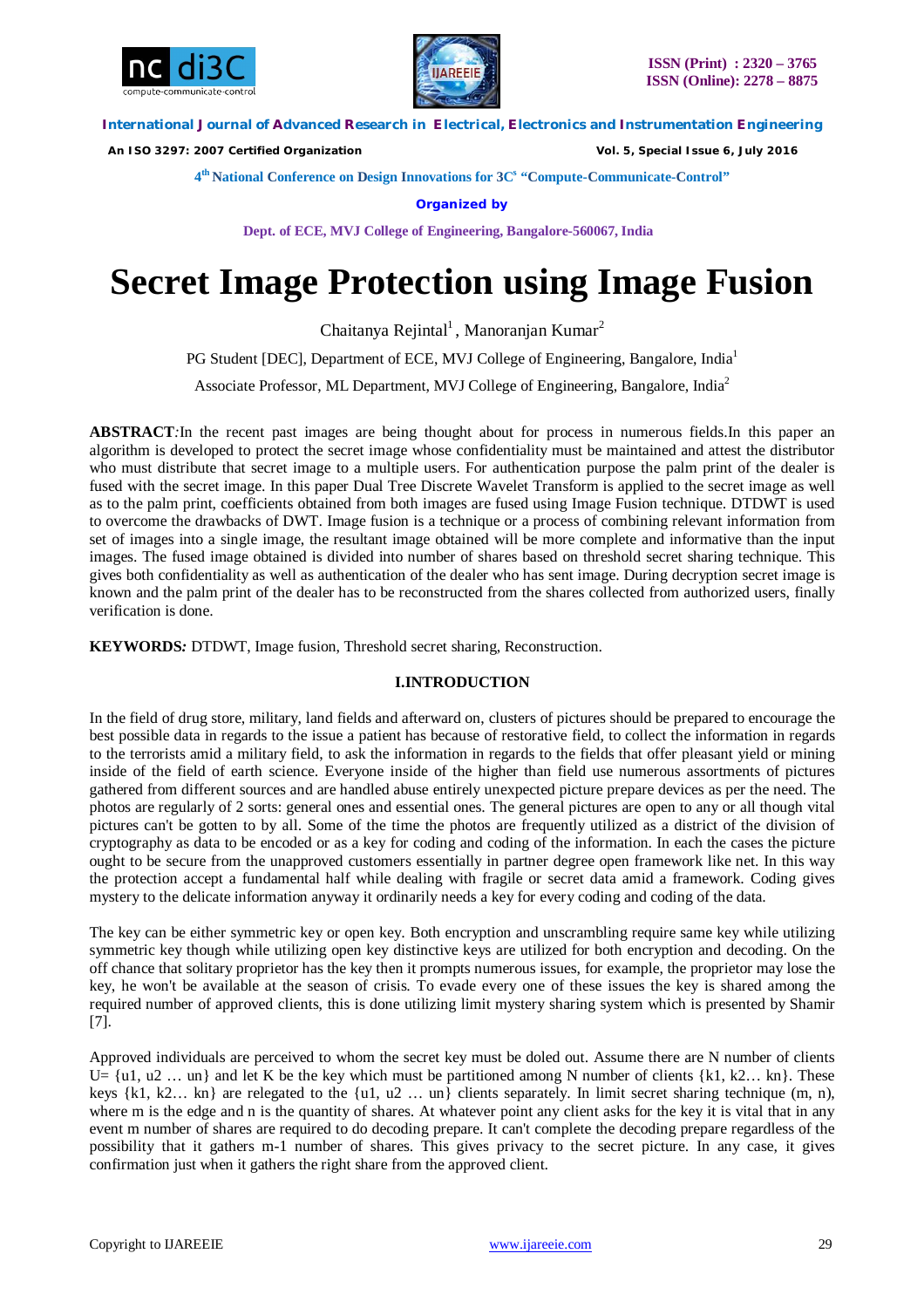



 *An ISO 3297: 2007 Certified Organization Vol. 5, Special Issue 6, July 2016*

#### **4 th National Conference on Design Innovations for 3C s "Compute-Communicate-Control"**

#### **Organized by**

#### **Dept. of ECE, MVJ College of Engineering, Bangalore-560067, India**

The Discrete Wavelet Transform has two disadvantages they are move invariant and poor directional selectivity[6]. These two downsides are overcome utilizing Dual-Tree Discrete Wavelet Transform. DTDWT has been successfully used as a part of various applications for instance, picture denoising, surface examination, and development estimation. To use an overabundance change for weight gives off an impression of being restricting to the goal of weight which is to abatement whatever reiteration however much as could sensibly be normal. In any case, if coefficients of an overabundance change are adequately insufficient, weight can even benefit by the exhibited reiteration since most coefficients are right around zero.

#### **II.RELATED WORK**

Image combination methods can enhance the quality and also increase the use of this information. Deepak Kumar Sahu, M.P.Parsai [2] has presented a review on a percentage of the image fusion strategies for picture combination like, primitive combination (Averaging Method, Select Maximum, and Select Minimum), fusion based on Discrete Wavelet transform, and Principal segment examination (PCA) based combination and so on. Correlation of the considerable number of methods finishes up the better approach for its future exploration.

Image Fusion is a method that integrates [3] complementary data from multiple images such that the combined picture is more suitable for preparing undertakings. The work begins with the investigation of beginning ideas for image fusion. R.J.Sapkal, S.M.Kulkarni introduces, the combination of pictures from various sources utilizing multiresolution wavelet change with pre-processing of Image Fusion is proposed. The image fusion has more finish data which is helpful for human or machine discernment. The combined picture with such rich data will enhance the execution of picture examination calculations for medicinal applications.

Mohammad Pooyan et.al [4] presents a novel methodology for wavelet pressure of ECG signals based on the set dividing in progressive trees (SPIHT) coding calculation. SPIHT algorithm has made conspicuous progress in image compression. Here we utilize a changed adaptation of SPIHT for one dimensional signs. We connected wavelet change with SPIHT coding calculation on various records of MIT-BIH database. The outcomes demonstrate the high productivity of this technique in ECG pressure.

Rudra Pratap Singh Chauhan, Dr. Rajiva Dwivedi, Dr. Rajesh Bhagat [6] in their paper have shown the drawbacks of DWT they are shift invariance and directional selectivity and they proposed a new transform called DTDWT to overcome these two drawbacks.

Adi Shamir [7] in his paper has explained clearly about threshold secret sharing. He has shown it with the equations how it works. This paper also explains how decryption is carried when minimum number of shares is collected.

## **III.PROPOSED SYSTEM**

Image fusion is basically a technique to combine the set of same type of images taken at different sources or angles to obtain the complete image with more information. Below Fig. 1 and Fig. 2 shows block diagram of proposed algorithm which is used for protecting the secret image whose confidentiality has to be maintained.



Fig. 1 Image Fusion Process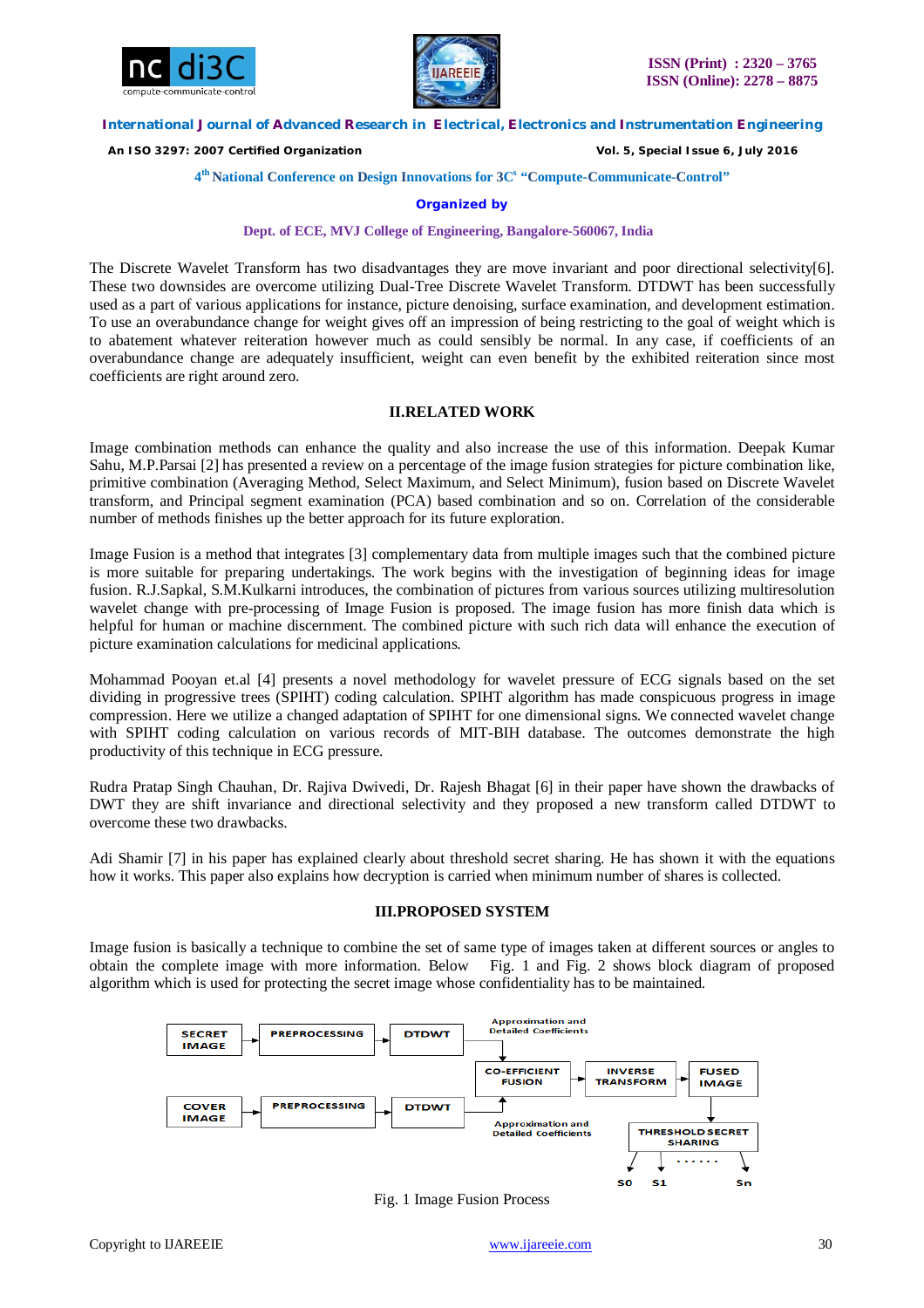



 *An ISO 3297: 2007 Certified Organization Vol. 5, Special Issue 6, July 2016*

**4 th National Conference on Design Innovations for 3C s "Compute-Communicate-Control"** 

**Organized by**

**Dept. of ECE, MVJ College of Engineering, Bangalore-560067, India**

# **ENCRYTION PROCESS:**

Input image:Secret image as well as cover image is taken as input. Secret image is the one which needs to be protected and the cover image is known both during encryption as well as decryption process.



Fig. 2 DTDWT flow diagram

Coefficient Fusion: The coefficients obtained after DTDWT is applied on both secret image and cover images are fused. Each high-pass sub band from one filter bank is combined with the corresponding sub band from the other filter bank by simple linear operations: averaging or differencing. The size of each sub band is the same as that of 2D DWT at the same level.

Threshold secret sharing:The fused image obtained is divided and distributed to authorized users to obtain confidentiality and authentication. These are distributed to N number of users.

# **DECRYPTION PROCESS:**

Fig. 3 shows the image reconstruction process. It involves reverse operation. The cover image is known during decryption process. Fused image is obtained from the authorized users who have the shares. At least M<N number of shares are required to obtain the fused image. If shares collected are less than M, then decryption cannot be done.



**Fig. 3** Image Reconstruction Process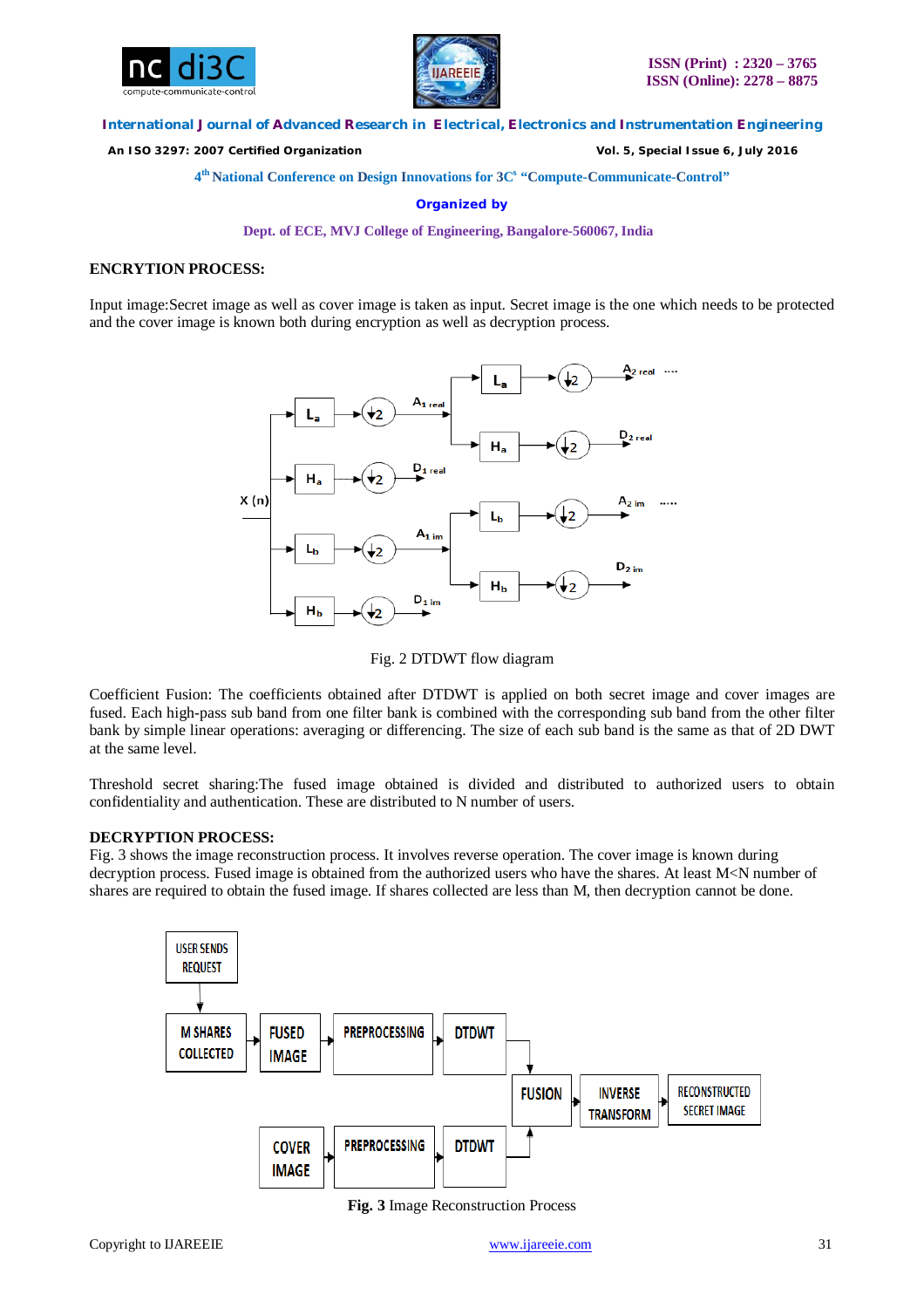



 *An ISO 3297: 2007 Certified Organization Vol. 5, Special Issue 6, July 2016*

**4 th National Conference on Design Innovations for 3C s "Compute-Communicate-Control"** 

**Organized by**

**Dept. of ECE, MVJ College of Engineering, Bangalore-560067, India**

From the M shares collected fused image is constructed. Again similar to encryption process preprocessing is carried out for both fused image and host image. To the preprocessed image DTDWT is applied and the coefficients obtained are fused. After fusion inverse transform is applied and finally we get the secret image. In this way decryption process is carried out.

# **IV. RESULTS AND DISCUSSION**

The image fusion joins the input images and collects useful information which gives the resultant image. Fig. 4 and Fig. 5 shows the input secret image and cover image.



Fig. 4 Secret Image Fig. 5 Cover Image

These two are the inputs taken for the encryption process. To these two images DTDWT is applied and the coefficients obtained from both the images after transform is applied are fused together to obtain fused image. Fig. 6 shows the fused image obtained. This fused image is divided and distributed to authorized users.



Fig. 6 Fused Image Fig. 8 Defused Image